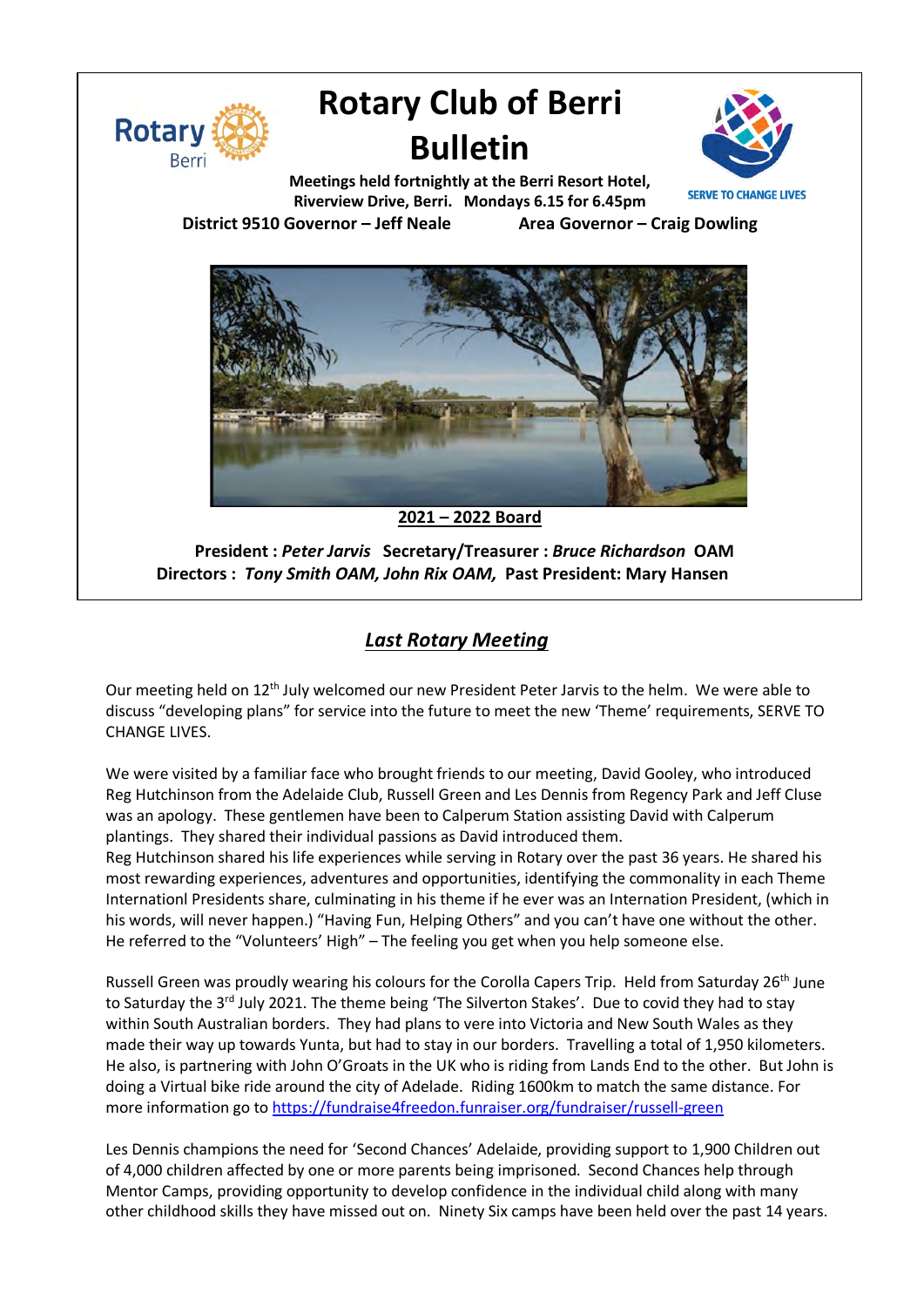David Gooley shared information in regards to previous work that we contributed to. Some trees have survived, we experienced some very dry conditions from 2011-2012 so this impeded growth and survival. Other news from David included Calperum Stations' Education Programme is focusing on Educating School groups. The trees that have survived are 3 meters high and most are Sugar Wood trees.

## **BERRI CLUB MATTER**

A request has been made to notify club members in the event of a Rotarian experiencing ill health or if they have been hospitilised. Remembering to keep all confidentiality expected for their protection and respect. While on the subject, Tony Smith is at home recovering from his recent operation. We wish him a speedy recovery and hope he keeps his spirits up. Ring first as he would love a visit.

## **Our last service project**

NAIDOC Week was celebrated Monday 11<sup>th</sup> (till 17<sup>th</sup>) July. Rotary Club of Berri was asked to provide the BBQ for their food, to be cooked for the participants on the Berri Riverfront. After about 200 sausages and onions, yes onions on the bottom, we were able to satisfy the hungry, pack up and leave as if we were never there.



**Webbers clean-up Wednesday**, with Yvette Webber, President Peter Jarvis and PP Mary Hansen.



 5 hrs later and all the boxes of toys and books have been repacked, sorted and stacked. Well done team. Now to get them to DIK via Waikerie. Thank you Waikerie Rotary Club.

### *Our Next service project?*

Glossop Primary School will be removing their Playground equipment to be available to go to DIK.

# **Fundraising**

Bingo Our Bingo Fundraising effort was well rewarded. \$1,100 in takings will assist us greatly.